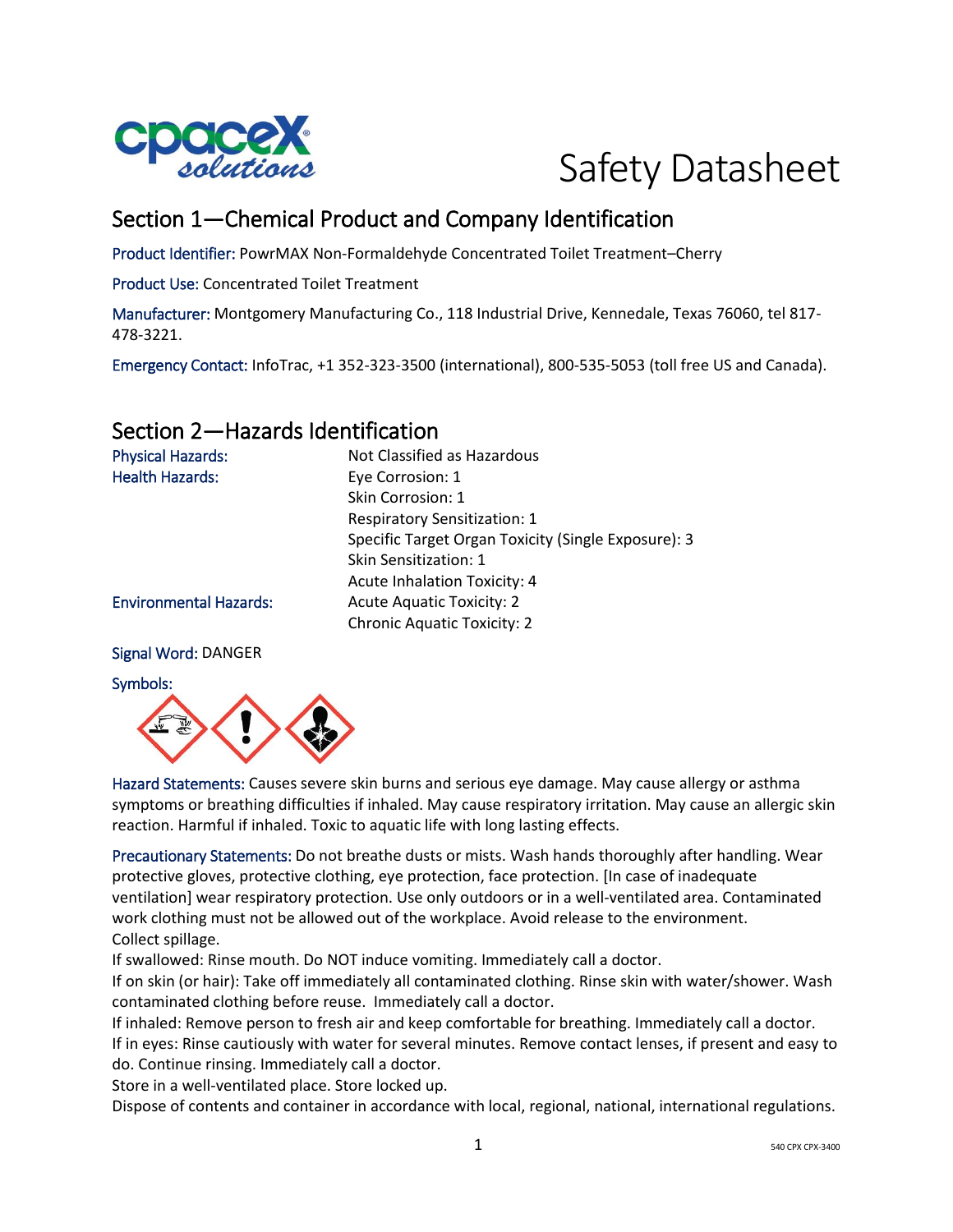#### Other Hazards: None found.

Unknown Ingredients: N/D

#### Section 3—Information on Ingredients

| <b>Ingredient Name</b>                                                                                | Ingredient<br>Percentage | Ingredient CAS<br>No |
|-------------------------------------------------------------------------------------------------------|--------------------------|----------------------|
| The exact chemical identities and percentages of composition<br>have been withheld as a trade secret. |                          |                      |

#### Section 4—First Aid Measures

Skin contact: If on skin or hair: Take off immediately all contaminated clothing. Rinse skin with water or shower. Wash contaminated clothing before reuse.

Eye contact: If in eyes: Rinse cautiously with water for several minutes. Remove contact lenses, if present and easy to do. Continue rinsing. Immediately call a doctor.

Ingestion: If swallowed: Rinse mouth. Do not induce vomiting. Call a doctor if you feel unwell.

Inhalation: If inhaled: Remove person to fresh air and keep comfortable for breathing. Immediately call a doctor.

Most important symptoms/effects, acute and delayed: N/D

Indication of immediate medical attention/special treatment: N/D

### Section 5—Fire-Fighting Measures

Suitable extinguishing media: Water fog, alcohol foam, dry chemical or CO₂

Specific hazard arising from chemicals: None known

Special equipment and precautions: Self-contained or air supplied breathing apparatus and protective gear. Cool nearby drums with water to prevent pressure build-up.

### Section 6—Accidental Release Measures

Personal precaution, protective equipment, emergency procedures: Avoid contact with skin and eyes. Do not ingest. Do not inhale. Wear Personal Protective Equipment (refer to section 8).

Methods and material for containment and clean up: Mop or wipe up with absorbent material. Store in DOT approved container. Take care to maintain footing.

# Section 7—Handling and Storage

Precautions for safe handling: Wash thoroughly after handling, especially before eating, drinking, smoking or using restroom facilities. Wash goggles and gloves. Launder contaminated clothing. Do not swallow. Do not get in eyes. Do not inhale mists or vapors.

Cautions for safe storage: Store locked up. Store in a well-ventilated place. Keep container tightly closed.

Incompatibilities: Strong oxidizing and reducing agents

# Section 8—Exposure controls/personal protection

Exposure Limits: N/D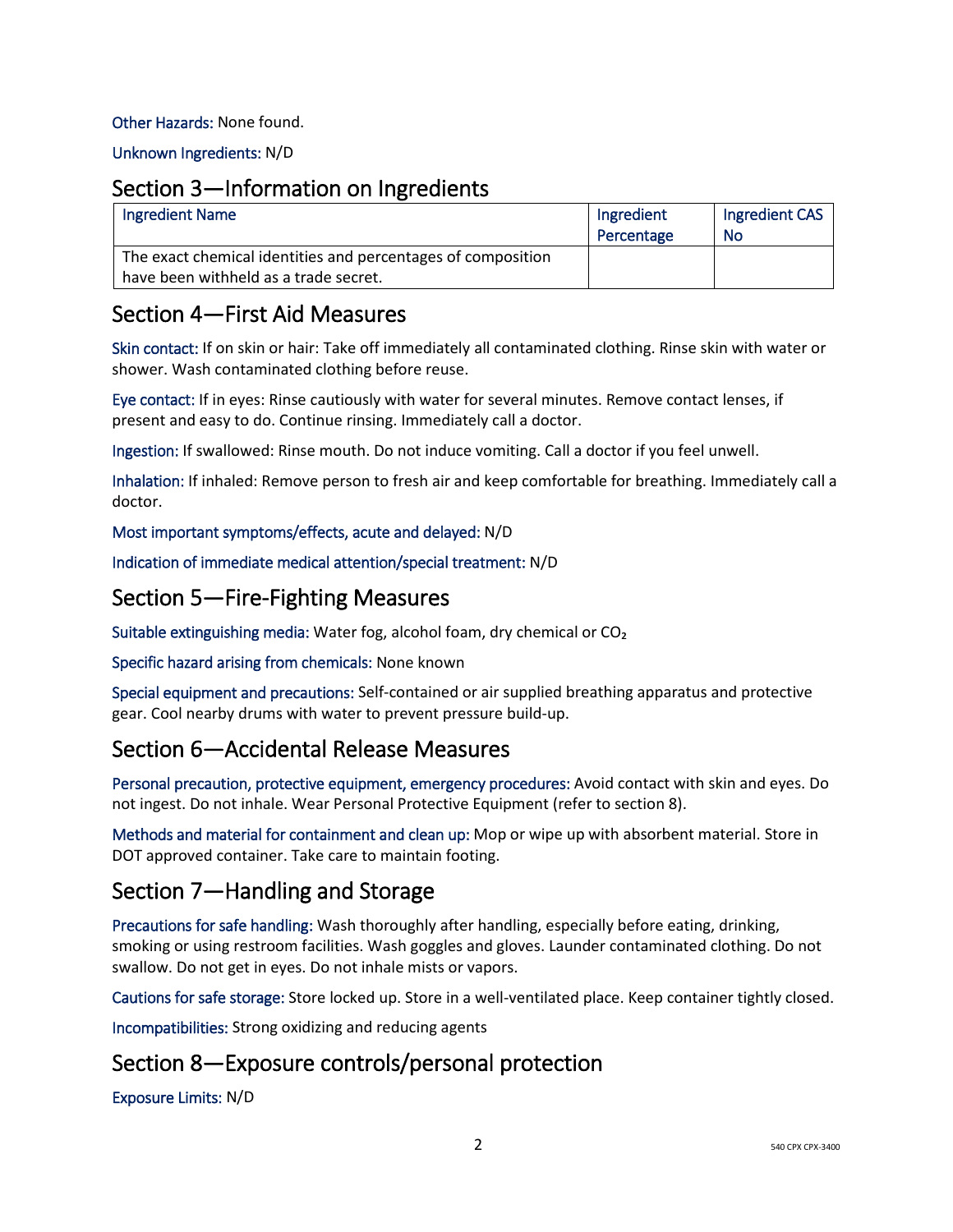Specific Engineering: Not established.

Individual protective equipment and measures: Eye Protection: Prevent eye contact. Wear chemical splash goggles or similar eye protection if the potential exists for eye contact. Skin Protection: Avoid skin contact. Wear rubber or impervious plastic gloves to prevent contact. Launder contaminated clothing before re-use. Respiratory Protection: If vapor concentration exceeds TLV, use NIOSH-approved respirator with organic vapor cartridges. General Hygiene: Wash hands after handling. Other Protective Clothing or Equipment: Safety shower and eyewash fountain.

## Section 9—Physical and Chemical Properties

| <b>Physical State: Liquid</b>                     | Flammability (solid, gas): Not Flammable |
|---------------------------------------------------|------------------------------------------|
| <b>Color: Blue</b>                                | Vapor Pressure (mmHg): N/D               |
| <b>Odor: Characteristic Fragrance</b>             | Vapor Density (air= 1): N/D              |
| Odor Threshold: N/D                               | <b>Relative Density: 1.05</b>            |
| pH: 6-7                                           | Solubilities: In water: complete         |
| Melting point/freezing Point: N/D                 | <b>Partition Coefficient: N/D</b>        |
| Initial Boiling Point and Boiling Range: >200 °F  | Auto-Ignition Temperature: N/D           |
| Flash Point: >200 °F                              | Decomposition Temperature: N/D           |
| <b>Evaporation Rate: N/D</b>                      | Viscosity: N/D                           |
| Upper/Lower Flammability or Explosive limits: N/D |                                          |

### Section 10—Stability and Reactivity:

| <b>Chemical Stability: Stable</b>            | Condition to Avoid: High heat, flames and sparks.   |
|----------------------------------------------|-----------------------------------------------------|
| Reactivity: No specific reactivity test data | <b>Possibility of Hazardous Reaction: Hazardous</b> |
| available for this mixture.                  | Polymerization: will not occur.                     |
| Incompatible Materials: Strong oxidizing and | <b>Hazardous Decomposition Products:</b>            |
| reducing agents                              | Carbon monoxide, carbon dioxide, and possibly       |
|                                              | other combustion product.                           |

# Section 11—Toxicological information:

Information on the likely routes of exposure: Skin contact, eye contact, inhalation, ingestion.

| <b>Chemical Name</b>                          | Oral LD50     | <b>Dermal LD50</b> | <b>Inhalation LD50</b> |
|-----------------------------------------------|---------------|--------------------|------------------------|
| Ingredient 1                                  | $>900$ mg/kg  | N/D                | N/D                    |
| Ingredient 2                                  | $600$ mg/kg   | N/D                | N/D                    |
| Ingredient 3                                  | $1,300$ mg/kg | N/D                | N/D                    |
| Product as a Whole                            | 2,837 mg/kg   | N/D                | N/D                    |
| The exact chemical identities and percentages |               |                    |                        |
| of composition have been withheld as a trade  |               |                    |                        |
| secret.                                       |               |                    |                        |

Important symptoms: Refer to Section 4—First Aid Measures.

#### Effects of Acute Exposure: N/D

#### Effects of Chronic Exposure: N/D

Carcinogenicity: IARC, ACGIH, NTP, OSHA: No component of this product present at levels greater than or equal to 0.1% is identified as probable, possible or confirmed human carcinogen by IARC, ACGIH, NTP, OSHA respectively.